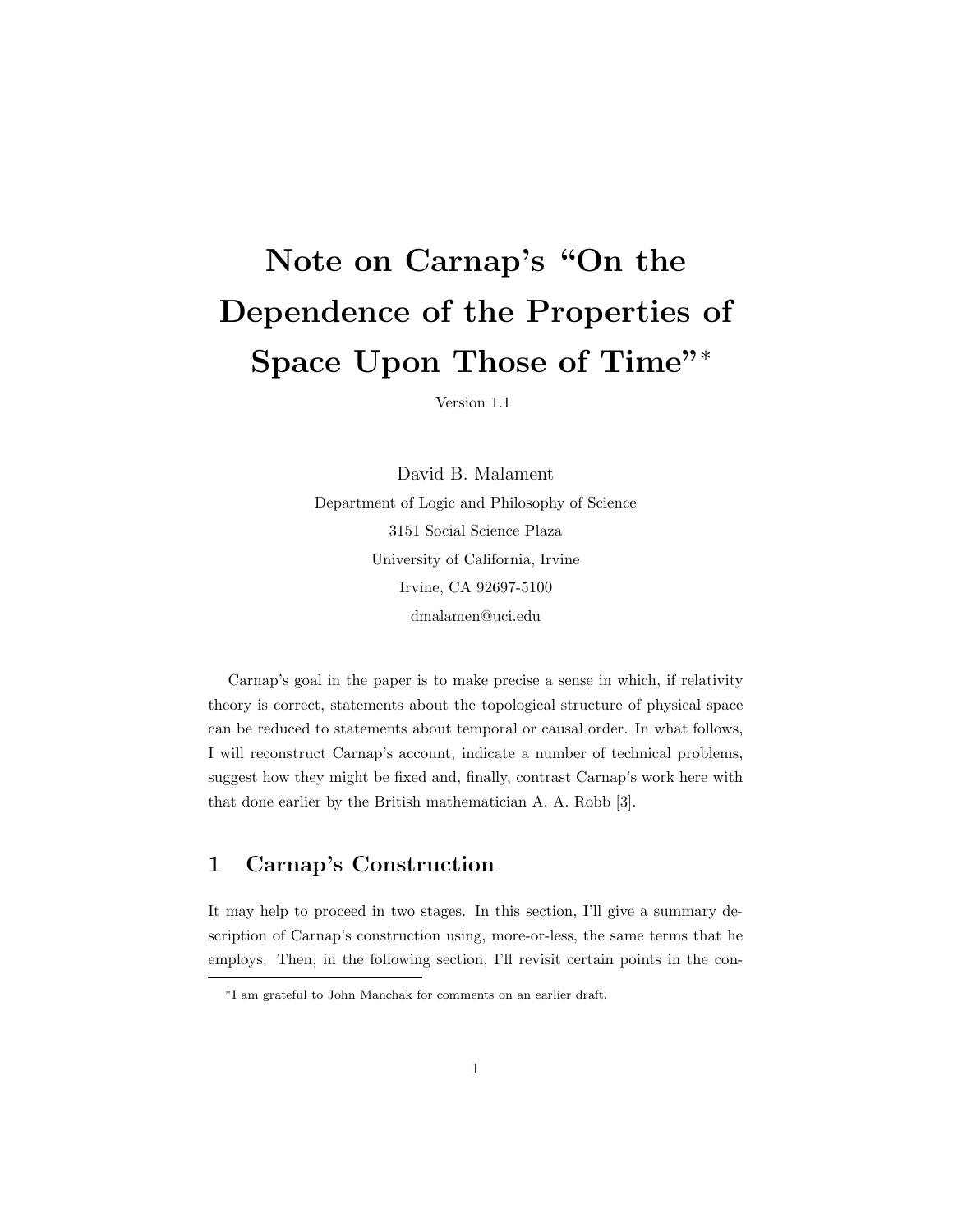struction and recast them using the more precise language of modern relativistic spacetime geometry.

Carnap starts by considering the class of all world points (Weltpunkte). He understands these to be the basic elements that enter into spatiotemporal relations, but leaves open exactly how we are think about them. In particular, he declines to take a stand on whether world points can be coincident without being identical. (At issue here, it seems, is whether we take them to be "point events" (or, perhaps, "possible point events") or rather "point event locations".) Instead, he considers alternative languages, side-by-step, in which one does and does not have a special relation symbol for coincidence. So far as Carnap's actual construction is concerned, it makes little difference which of these interpretations, or which of these languages, one adopts. For convenience, I will (in effect) work with the latter, and so avoid the need to consider coincidence as a relation distinct from identity.

Carnap considers a second choice that is more important for our purposes. At issue here is just what order structure on the set of world points is taken as primitive. He considers two possibilities. On the first, one takes worldlines (Weltlinie) themselves as primitive elements in the construction. (These worldlines are understood to carry a temporal orientation; there is a future-direction at each point.) On the second, one makes do with less. One takes as primitive a two-place relation on the set of world points. Carnap uses the symbol  $W'$  for it. Two world points stand in the relation  $W$  if there exists a worldline that runs from the first to the second.

When Carnap talks about reducing spatial topology to "temporal order", he has in mind that version of the construction in which worldlines are taken as primitive. When he talks instead about reducing it to "causal order", he has in mind the alternative version in which the relation  $W$  is taken as primitive.

The reduction itself is realized with two definitions. First, using only the allowed primitive relations, he introduces the notion of a spatial class (Raumklasse). We are to think of any one spatial class, intuitively, as a set of world points that qualifies as a candidate for constituting "space at a given time" or being a "simultaneity slice". We may think of spatial classes, in particular cases, as determined relative to some particular worldline or family of worldlines or, perhaps, determined in some other way. But "where they come from" is not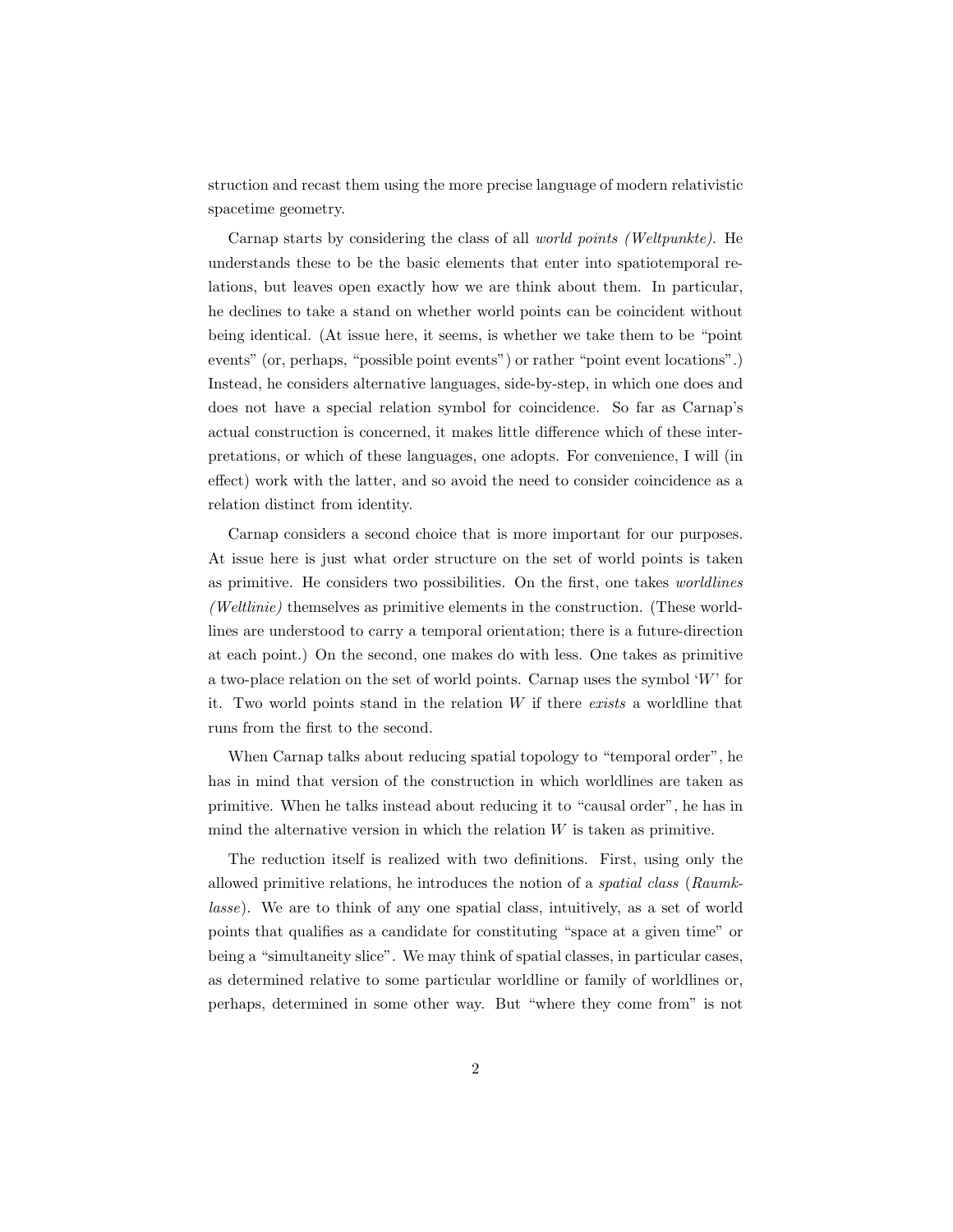important for Carnap here and he does not discuss the matter. He is only interested in structural features of spatial classes that make them appropriate for their assigned role. Carnap's official definition is the following.

(Definition 1) A set S of world points is a *spatial class* if (i) no two (distinct) points in  $S$  stand in the relation  $W$ , and (ii) every worldline intersects S.

One could, equivalently, require that every worldline intersect  $S$  in a unique point – for if a worldline intersected  $S$  in two points, those two *would* stand in the relation W.

The intuition behind the definition should be clear. Spatial classes are "partition sets" of a certain kind. They serve to partition every worldline into regions of "before", "now", and "later". Equivalently, they are aggregations of "now" points on different worldlines that fit together properly, i.e., fit together so that no one point is W-related to any other.

As it stands, the definition makes reference both to "wordlines" and to the relation W. One can always eliminate the latter in terms of the former. But it is not evident that one can recast the definition making reference only to  $W$ . Carnap does not propose any version involving just  $W$  and does not comment on the matter. This is puzzling because he does seem to claim (e.g., in the penultimate paragraph) that  $W$ , by itself, is an adequate primitive for the reduction he proposes. And he does seem to consider it essential (as part of that reduction) that one be able to characterize spatial classes in terms of the available primitives.

We will say more about this first definition in the next section, but let us move on. Carnap's second task is to define a topology on spatial classes, again using only the allowed primitives. This amounts to specifying which subsets are to qualify as "open". Once the definition is in place, every statement about (this) topology can, in principle, be translated into a longer statement about the primitives alone. Here is a lightly paraphrased version of Carnap's definition. (It uses one bit of notation that is not in the paper. Given any world point  $p$ , let  $W^+(p)$  be the set of all world points q such that  $pWq$ . It is the "future set" of  $p$  relative to the relation  $W$ .)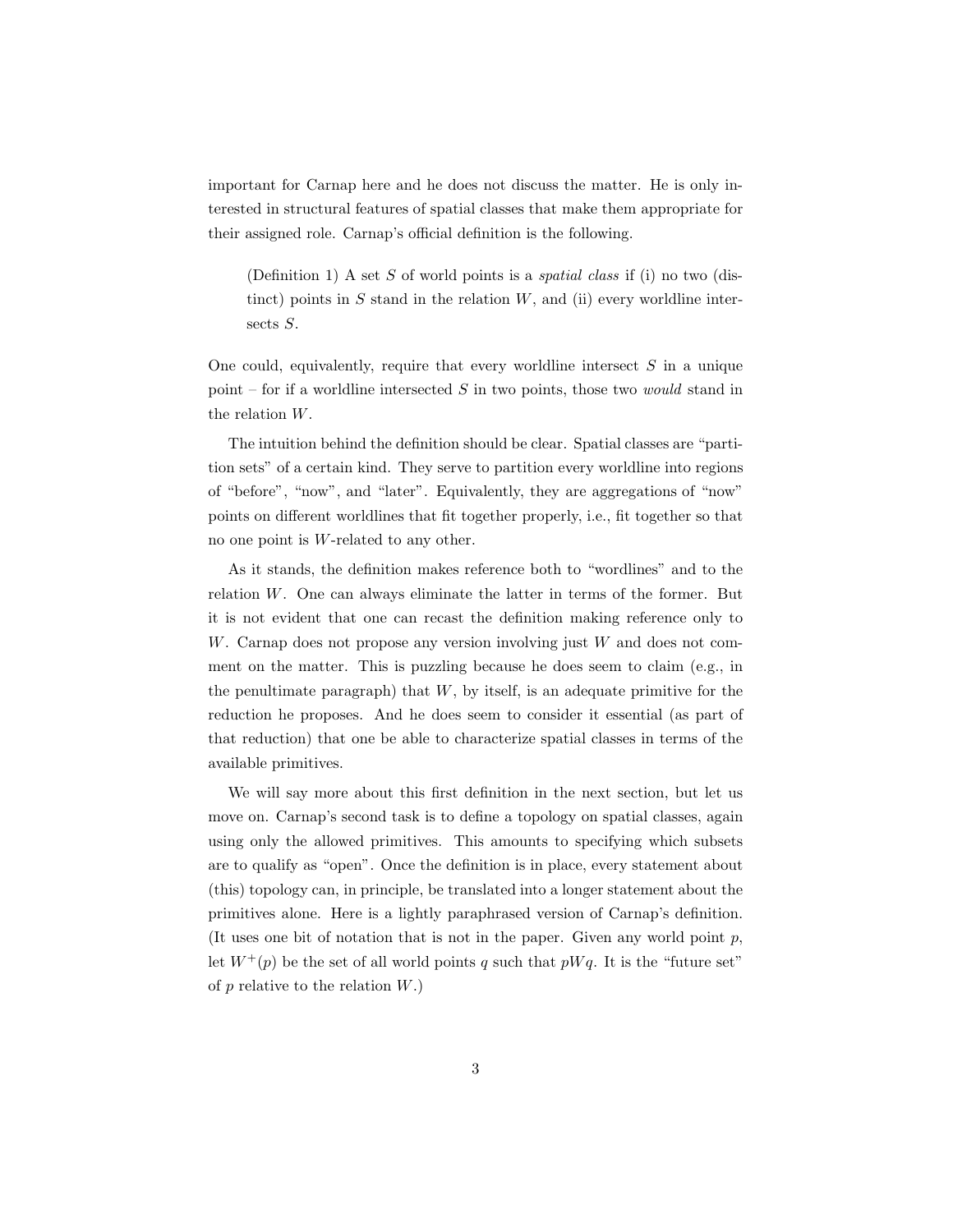(Definition 2) Let S be a spatial class and let O be a subset of S. Then O is open if, for all world points q in O, there is a world point p such that  $p \neq q$ , pWq, and  $(W^+(p) \cap S) \subseteq O$ .

(See figure 1.) The idea is that we start with all future sets  $W^+(p)$ , where p to the  $W$ -past of  $S$ , and then restrict them to  $S$ . In this way we generate a set of what might be called "W-neighborhoods". Then we take a set to be open if it can be realized as a union of  $W$ -neighborhoods.<sup>1</sup>



Figure 1: In definition 2, the "open" subsets of a spatial class are defined in terms of W.

Of course, a question arises. How do we know that the set of open sets as characterized here, in the case of any one spatial class, does qualify as a topology? In particular, how do we know that it is closed under finite intersections? Carnap offers no details. He asserts that "it can be shown" that all the requisite conditions for a topology are satisfied – indeed, he specifies "Hausdorff topology" – but leaves further argument for another occasion. He takes himself to be offering only a sketch of what would have to be a long presentation.

We will return to this question in the next section. It is hard to get a grip on it until we further pin down what geometrical objects are to count as "worldlines".

<sup>&</sup>lt;sup>1</sup>We include the requirement that  $p \neq q$  in the definition because no convention has been specified as to whether singleton sets count as worldlines. If they do, then  $W$  is reflexive, and  $W^+(q) \cap S = \{q\}$ . So, without the requirement, every subset of S would qualify as open.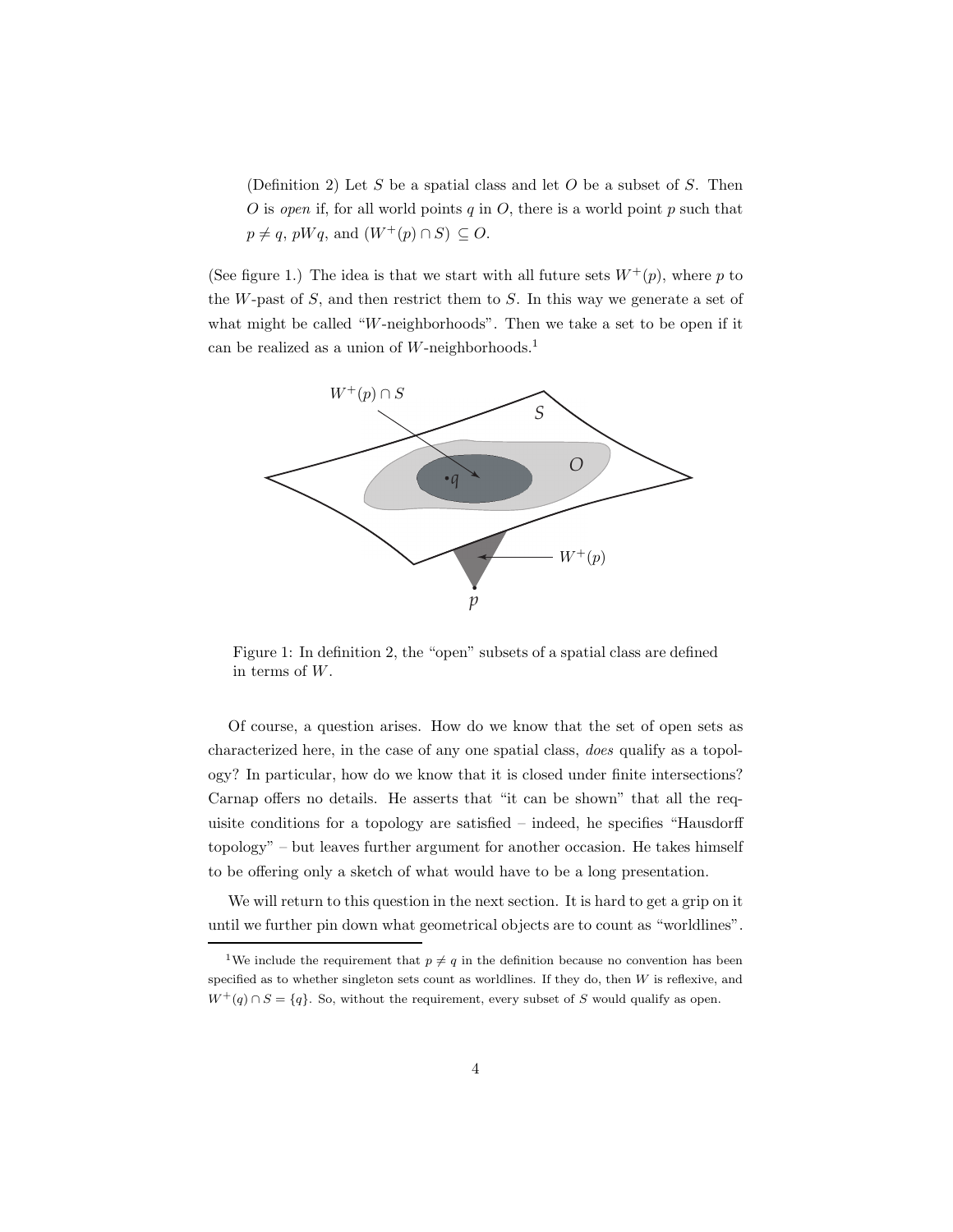## 2 Carnap's Construction and Spacetime Geometry

Let us now adopt the framework of relativistic spacetime geometry and revisit Carnap's account. We need to consider three issues.

- (1) How do we represent "worldlines"? (Once that question is answered, it will be determined, derivatively, how we represent the relation  $W$ .) Presumably, we should represent them as curves of some type on the underlying spacetime manifold.<sup>2</sup> But two options arise as to what that type should be, and both pose problems for Carnap's definitions.
- (2) How general is the account supposed to be? Carnap takes himself to be discussing relativistic spacetime structure quite generally (in contrast to Robb who limits attention to one particular spacetime model, namely Minkowski spacetime). But Carnap takes things for granted that are not true in all relativistic spacetime models. In particular, he takes for granted that spatial classes exist, and that is not always the case.
- (3) How well motivated is the definition of spatial classes? (This will have to be explained.)

We can understand relativity theory to determine a class of geometrical models for the spacetime structure of the universe. Each is an ordered pair  $(M, g_{ab})$ , where  $M$  is a smooth, connected, four-dimensional differential manifold without boundary, and  $g_{ab}$  is smooth, pseudo-Riemannanian metric on M of Lorentz signature.<sup>3</sup> What is most important for present purposes is that the metric determines a "null cone structure" in the tangent space at each point of  $M$ , i.e., a partition of tangent vectors there into three classes: timelike vectors (that fall inside the cone), null vectors (that fall on its boundary), and spacelike vectors (that fall outside the cone). We say that a smooth curve is timelike (respectively null or spacelike) if its tangent vector at every point is of that type.

We will restrict attention to spacetime models that are "temporally orientable" and for which a particular temporal orientation has been given. The

<sup>&</sup>lt;sup>2</sup>I will not bother to distinguish here between curves and their images.

<sup>3</sup>These technical notions and others that follow are defined, for example, in Hawking and Ellis [1] and Wald [4].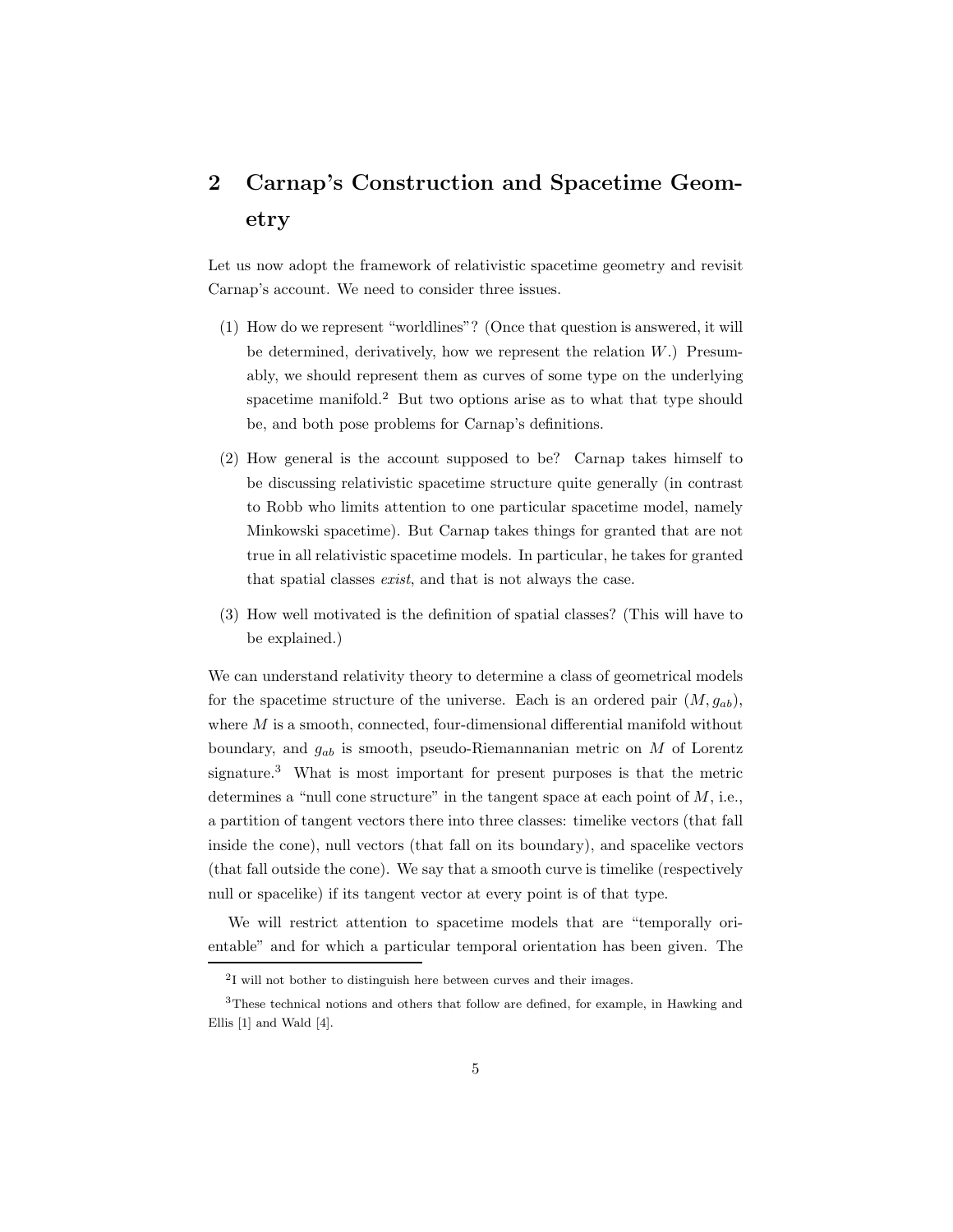latter is a specification, continuous (in an appropriate sense) over the underlying manifold, of which null cone lobe at each point is to count as the "future lobe". This allows us to designate timelike and null curves as "future-directed" and "past-directed". (They are so if their tangent vectors are everywhere pointed in the corresponding direction.)

One more bit of terminology. We say that a vector at a point is "causal" if it is either timelike or null. And, derivatively, we say that a smooth curve is of this type if its tangent vector at every point is.

It is one of the basic interpretive principles of relativity theory that massive point particles are represented by timelike curves, and light rays are represented by null geodesics. For this reason, when people discuss the "causal structure" of a relativistic spacetime model, they generally have in mind the following two relations. Given points  $p$  and  $q$  in the background manifold  $M$ , we say that

- (i) q is to the temporal future of p, and write  $p \ll q$ , if there is a smooth, future-directed timelike curve that runs from  $p$  to  $q$ .
- (ii) q is to the causal future of p, and write  $p < q$ , if there is *either* a smooth, future-directed timelike curve that runs from  $p$  to  $q$ , or a future-directed null geodesic that does so.

One can prove that the condition in (ii) holds iff there is a smooth, futuredirected causal curve that runs from  $p$  to  $q$ . This alternate formulation is a bit more compact.

These two relations, ≪ and <, seem the most natural candidates for Carnap's relation  $W$ . Equivalently, it seems most natural to take his "worldlines" to be either smooth future-directed timelike curves (narrow option) or, more inclusively, smooth future-directed causal curves (broad option).<sup>4</sup>

There is evidence in the text that Carnap, at least officially, has the broad option in mind. Indeed, he says explicitly:

<sup>4</sup>We could consider piecewise smooth curves here. (And Carnap does sometime talk about "chains" of worldline segments.) But doing so would not change much. One can show that if there exists a piecewise smooth timelike (respectively causal) curve running from  $p$  to  $q$ , then there is also a smooth timelike (respectively causal) curve running from  $p$  to  $q$ .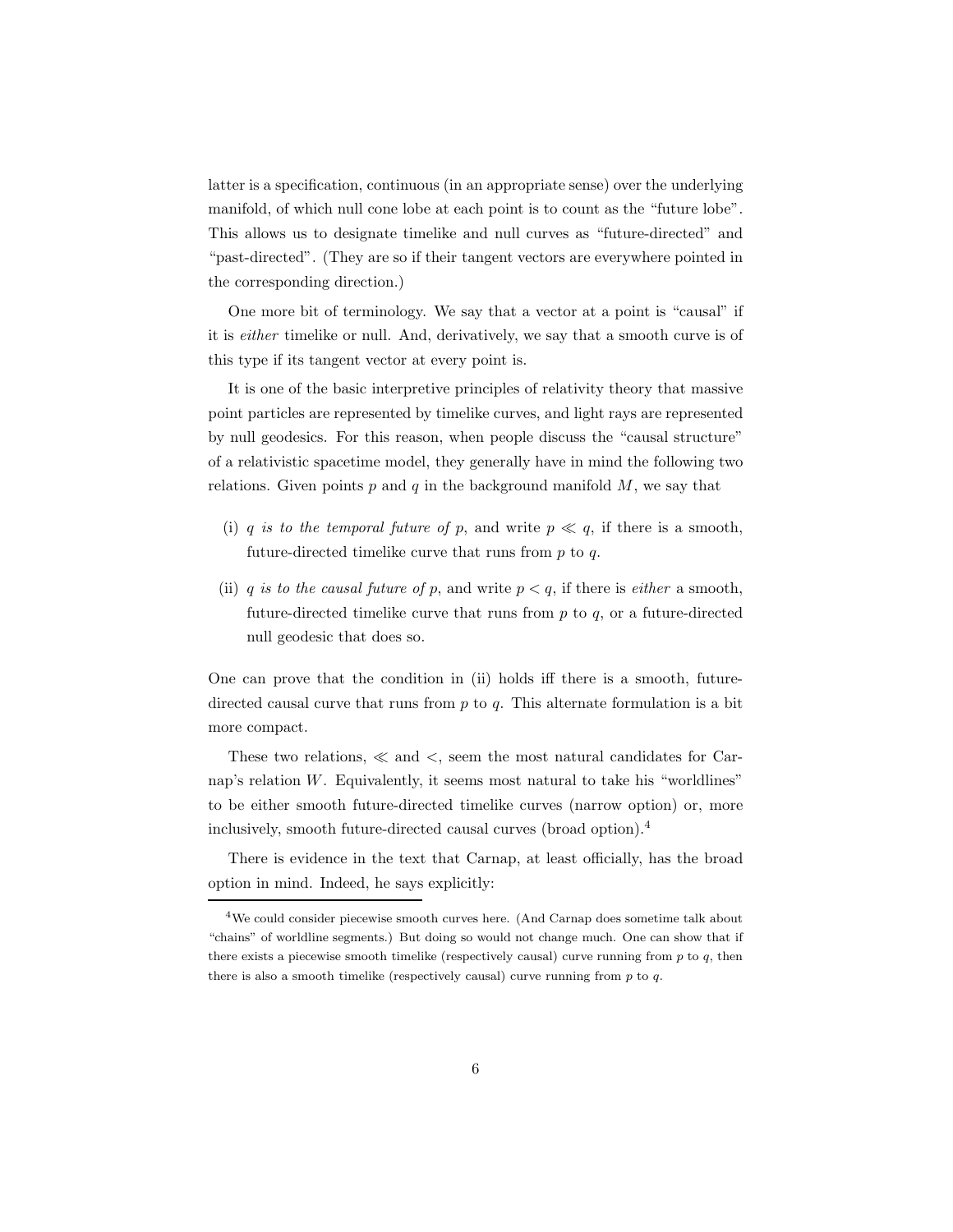... it should be remembered that the world lines represent the lines not only of material elements, but also of energetic ones – for example, light rays.

But if we understand  $W$  to be the relation  $\lt$ , then Carnap's second definition breaks down. It is not true in this case then the the collection of "open" subsets of a spatial class must be closed under finite intersections. For example, suppose we consider the simplest possible case – that in which the spatial class  $S$  is a flat spacelike submanifold in Minkowski spacetime. Then every "closed spherical ball" in  $S$  qualifies as "open".<sup>5</sup> But the intersection of two such balls can be a singleton set, and singleton sets do not qualify as "open".

Let  $I^+(p)$  and  $J^+(p)$  be the future sets of a point p associated with the relations  $\ll$  and  $\lt$  respectively, i.e.,

$$
I^+(p) = \{q: p \ll q\} \qquad J^+(p) = \{q: p < q\}.
$$

Further, let  $I^-(p)$  and  $J^-(p)$  be the corresponding past sets. (This is standard notation.) The sets  $I^+(p)$  and  $I^-(p)$  are open in the manifold topology – for all points  $p$  in all relativistic spacetime models (Wald [4, p.190]). In contrast, the sets  $J^+(p)$  and  $J^-(p)$  are, in general, neither open nor closed in the manifold topology. (In Minkowski spacetime, specifically, they are closed.) For this reason, it is more convenient to work with the "narrow option". If we understand W to be the relation  $\ll$ , then Carnap's second definition *does* successfully characterize a "W-topology" on all spatial classes, in all relativistic spacetimes models.

But a problem arises with this option as well. If we understand  $W$  to be the relation ≪, then spatial classes (as characterized in the first definition) can contain distinct points that are null related.<sup>6</sup> As a result, the  $W$ -topology need not be Hausdorff and need not agree with the topology that is induced on the spatial class by the manifold topology. Consider another example in Minkowski spacetime (figure 2). (For ease of representation only, we will work here with

<sup>&</sup>lt;sup>5</sup>We can understand a "closed spherical ball in S of radius  $r > 0$ " to be the set of all points in S whose Minkowski distance from some central point is less than or equal to  $r$ .

 $6$ One might take this to be a problem all by itself. It seems natural to require that if a set of world points is a candidate for representing "space at a given time", then the points should be neither timelike nor null related. We will return to this concern later.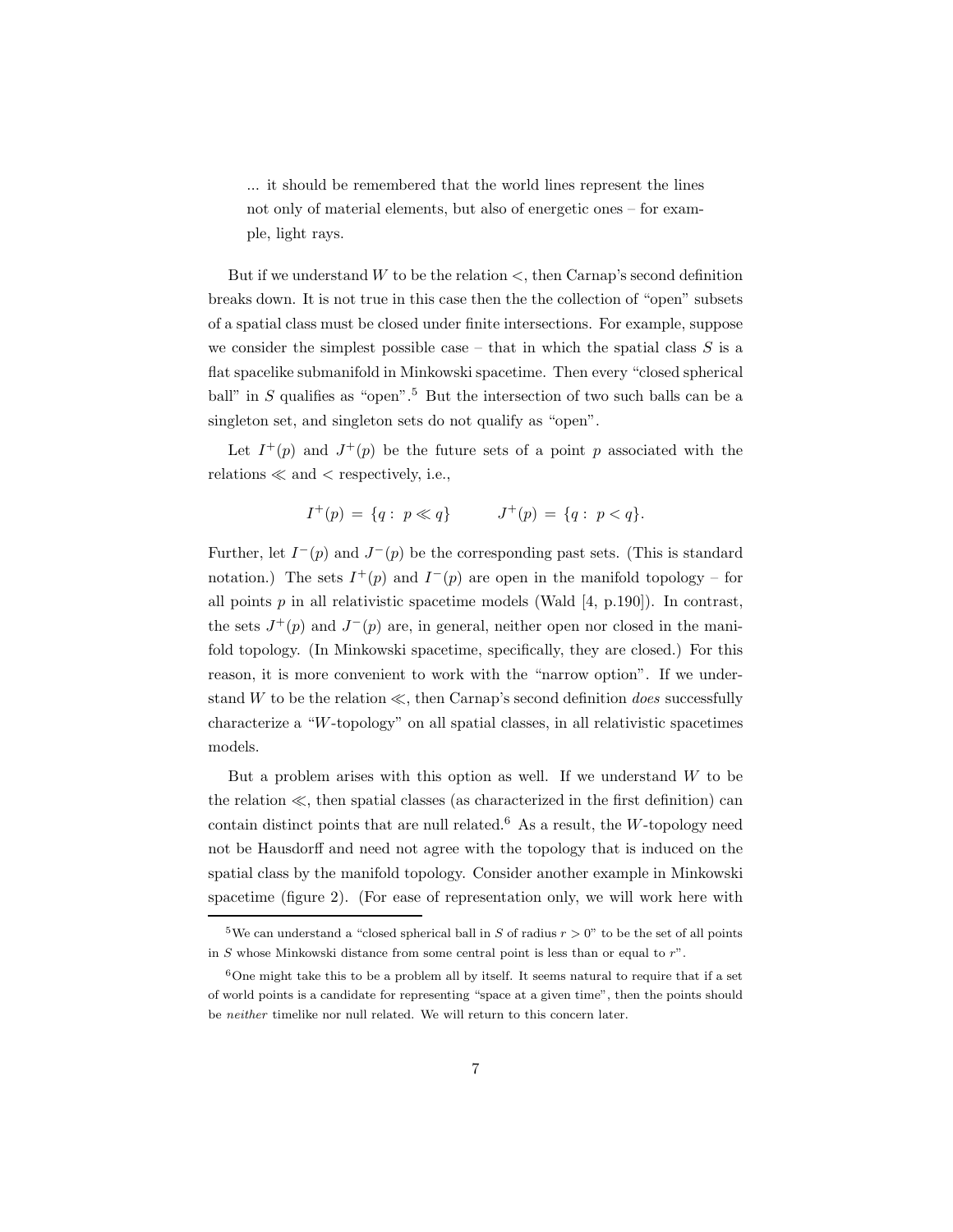a two-dimensional version of Minkowski spacetime.) It shows a spatial class S that consists of a collection of "jointed" null geodesic segments. Given any "open" subsets  $O_1$  and  $O_2$  of S, if  $O_1$  contains p and  $O_2$  contains q, then their intersection  $O_1 \cap O_2$  contains  $r^7$ . So the Hausdorff condition is violated.



Figure 2: Even if we understand W to be the relation  $\ll$ , the W-topology need not be Hausdorff. Here given any "open" subsets of S containing  $p$  and  $q$  respectively, their intersection contains  $r$ .

But an easy fix is available. Carnap formulated the second definition solely in terms of future sets. We can avoid the two problems mentioned so far if we understand W to be  $\ll$  – which we will do in what follows – and we work with intersections of past and future sets. Here is a reformulation.

(Definition 2, second version) Let S be a spatial class, and let O be a subset of S. Then  $O$  is open if, for all world points  $q$  in  $O$ , there are exist world points p and r such that  $p \neq q$ ,  $r \neq q$ ,  $p \ll q$ ,  $q \ll r$ , and  $(I^+(p) \cap I^-(r) \cap S) \subseteq O.$ 

So characterized, the  $\ll$ -topology on a spatial class is equal to the one induced by the manifold topology – for all spatial classes, in all relativistic spacetime models.<sup>8</sup>

<sup>&</sup>lt;sup>7</sup>This follows because given any point s, if  $p \in I^+(s)$ , then  $r \in I^+(s)$ ; and similarly, if  $q \in I^+(s)$ , then  $r \in I^+(s)$ .

<sup>&</sup>lt;sup>8</sup>The clauses  $p \neq q$ ,  $r \neq q$  in the definition are redundant if one accepts the standard convention that singleton sets qualify as null curves, but not as timelike curves. For in that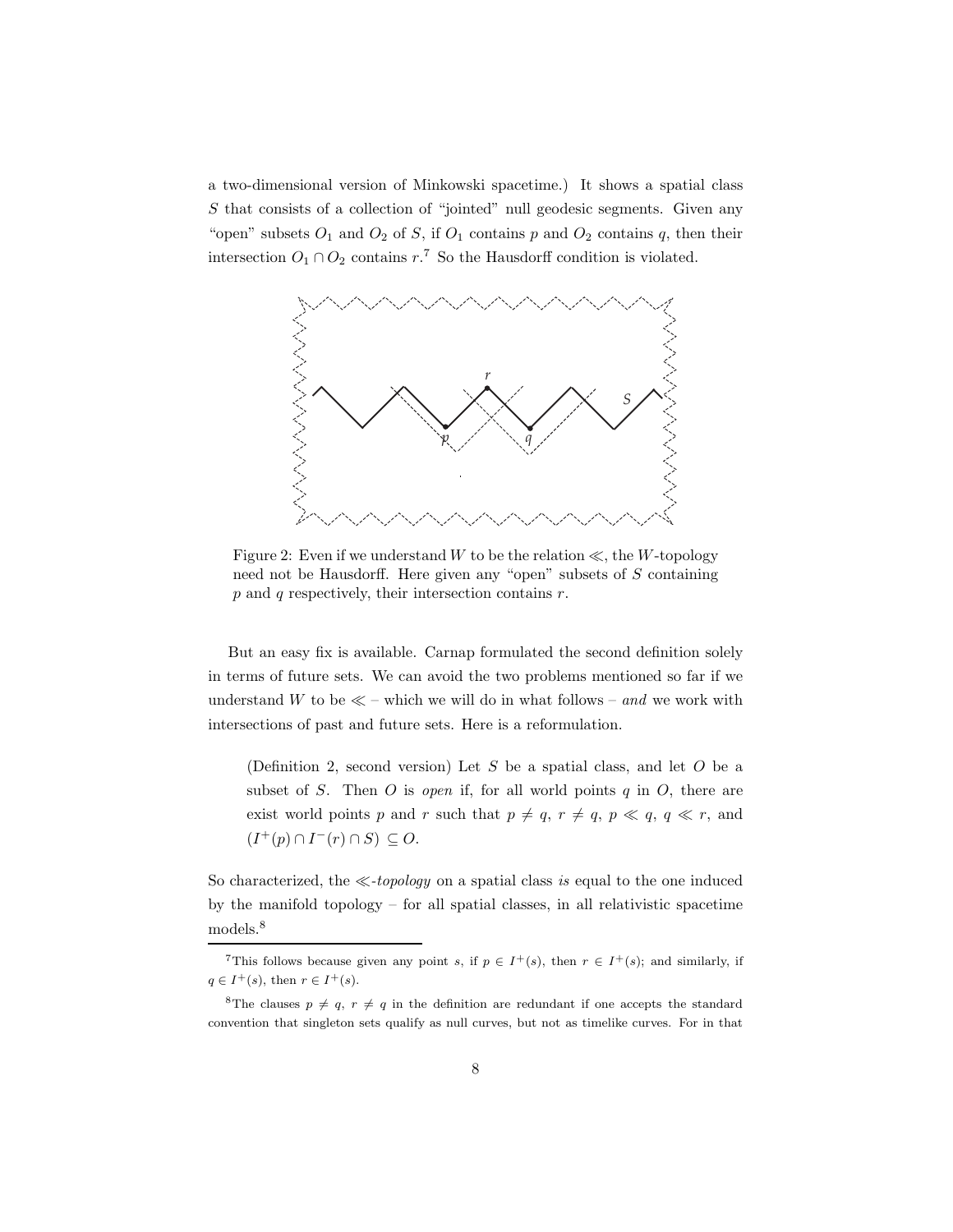Let us now consider a somewhat more significant problem. The revised version of the second definition works fine when we have a spatial class in hand. But there simply are no spatial classes in some relativistic spacetime models.

We have to be a bit careful here. If in the definition of a spatial class, we take a "worldline" to be represented by any smooth timelike curve, then we can never expect to find spatial classes. It is then just too hard to meet the requirement that all worldlines intersect a candidate set S. Given any smooth timelike curve that *does* intersect  $S$ , we can always move to a small segment of it that does not do so. Clearly, we have to restrict attention here to smooth timelike curves that, intuitively, "do not come to an end before they have to". There is a standard way to make this idea precise. One introduces the notion of an "endpoint" to a curve, and then restricts attention to curves that have no endpoints.<sup>9</sup>

The present point is that even if one *does* impose this restriction  $-$  and so makes it easier to satisfy clause (ii) in the definition of a spatial class – there still need not exist any spatial classes. For one thing, it can be the case that  $p \ll q$ for all world points  $p$  and  $q$  (and so no non-empty set can satisfy clause (i) in the definition). This is the case in Gödel spacetime, for example. But the problem does not go away if we restrict attention to spacetimes in which there are no closed, or almost closed, timelike curves. It can still be the case that no spatial classes exist. The simplest example is Minkowski spacetime with one point  $p$ removed. In this case, every candidate for a spatial class S will be disqualified since there exist smooth timelike curves without endpoint that fail to intersect S, namely ones that, intuitively, run into the the excised point before reaching S.

A more interesting example is (the covering space of) anti-de Sitter spacetime. A two-dimensional version is given in figure 3. Here one can find smooth

case,  $q \ll q$  can only hold if there is a non-trivial smooth timelike curve that begins and ends at q. And that, one can show, is incompatible with the assumption that  $S$  is a spatial class.

<sup>&</sup>lt;sup>9</sup>More precisely, let  $\gamma: I \to M$  be a smooth timelike (or just causal) curve on the underlying manifold  $M$ . Here  $I$  is a (possibly infinite or half infinite) interval on the real line. We way that p is a future end point (resp. past end point) of  $\gamma$  if, given any open set (in the manifold topology) O containing p, there is a number  $x_0 \in I$  such that, for all  $x \in I$ , if  $x > x_0$  (resp.  $x < x_0$ ), then  $\gamma(x) \in O$ . A point is an end point to  $\gamma$ , of course, it it is either a future or past end point to the curve. The definition is slightly subtle because an endpoint to  $\gamma$  need not belong to the image set  $\gamma[I]$ .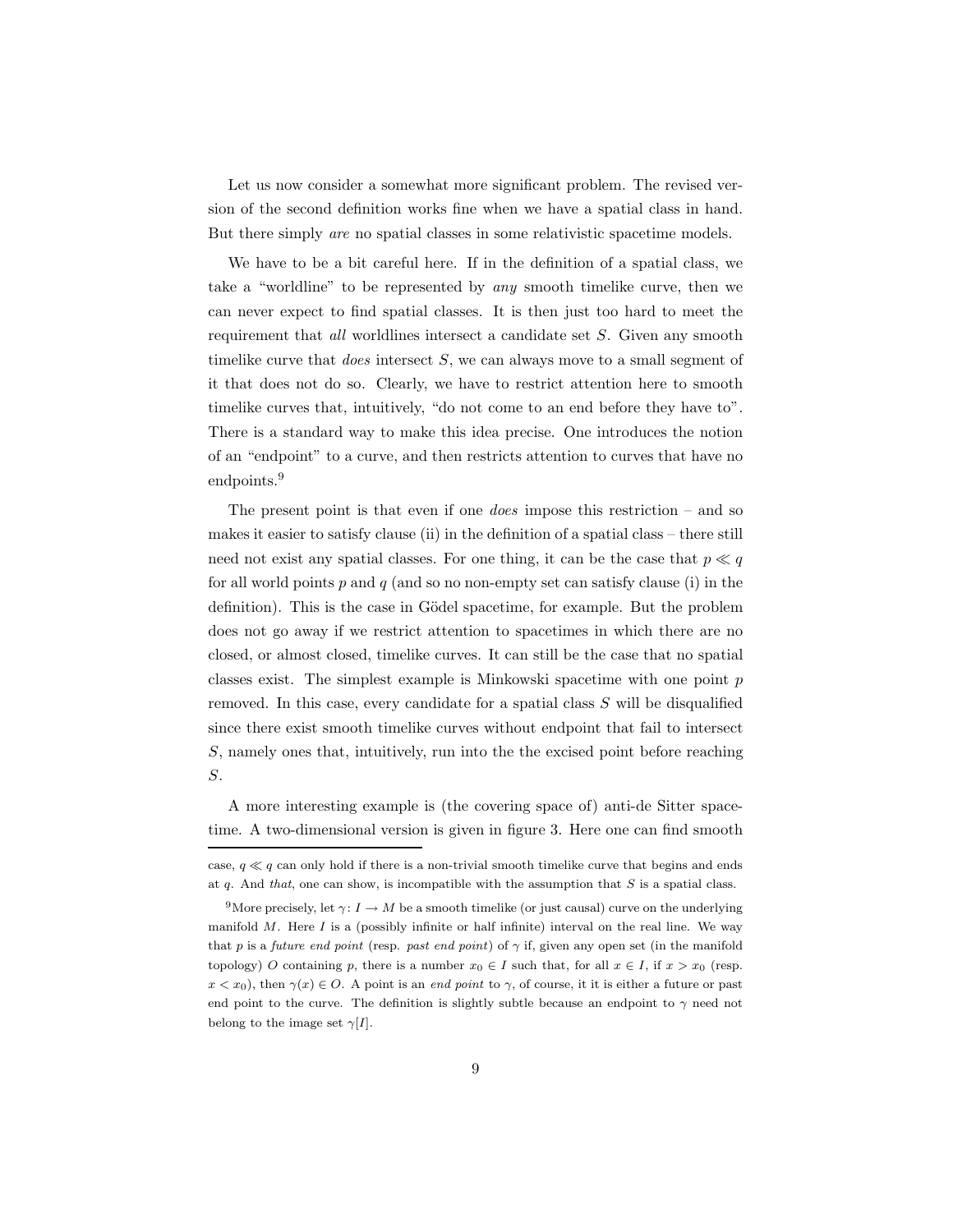spacelike submanifolds that seem like plausible candidates for representing "space at a given time". One is displayed in the figure. But they fail to qualify as spatial classes because there are smooth timelike curves without endpoint that fail to intersect them. They "run off to spatial infinity" before doing so.



Figure 3: A two-dimensional version of (the covering space of) anti de-Sitter spacetime. The indicated set of world points  $S$  seems a plausible candidate for representing "space at a given time". But it fails to qualify as a spatial class because there are smooth timelike curves without endpoint that "rush off to spatial infinity" before intersecting it.

Of course, one might just decide not to worry about examples of this type.<sup>10</sup> But there is another option. We can consider relaxing the defining conditions on a spatial class. And, in fact, there is a good reason to do so. There is a sense in which those conditions are too stringent.

Consider the situation in Newtonian spacetime physics. Here we have invariant simultaneity slices and, presumably, there is no doubt that they serve to represent "space at a given time". But if we formulate a notion of "spatial class" in this Newtonian context, one that is a close analogue of the one we have been considering in relativity theory, then the invariant simultaneity slices do not qualify! The analogue to a timelike curve here is one that is nowhere tangent to a simultaneity slice, i.e., one that "crosses" every simultaneity slice

<sup>10</sup>What the examples have in common is that they are relativistic spacetime models in which there are no "Cauchy surfaces" (Wald [4, p. 201]). Indeed, we can view Carnap's definition of a spatial class as just a variant definition of a Cauchy surface.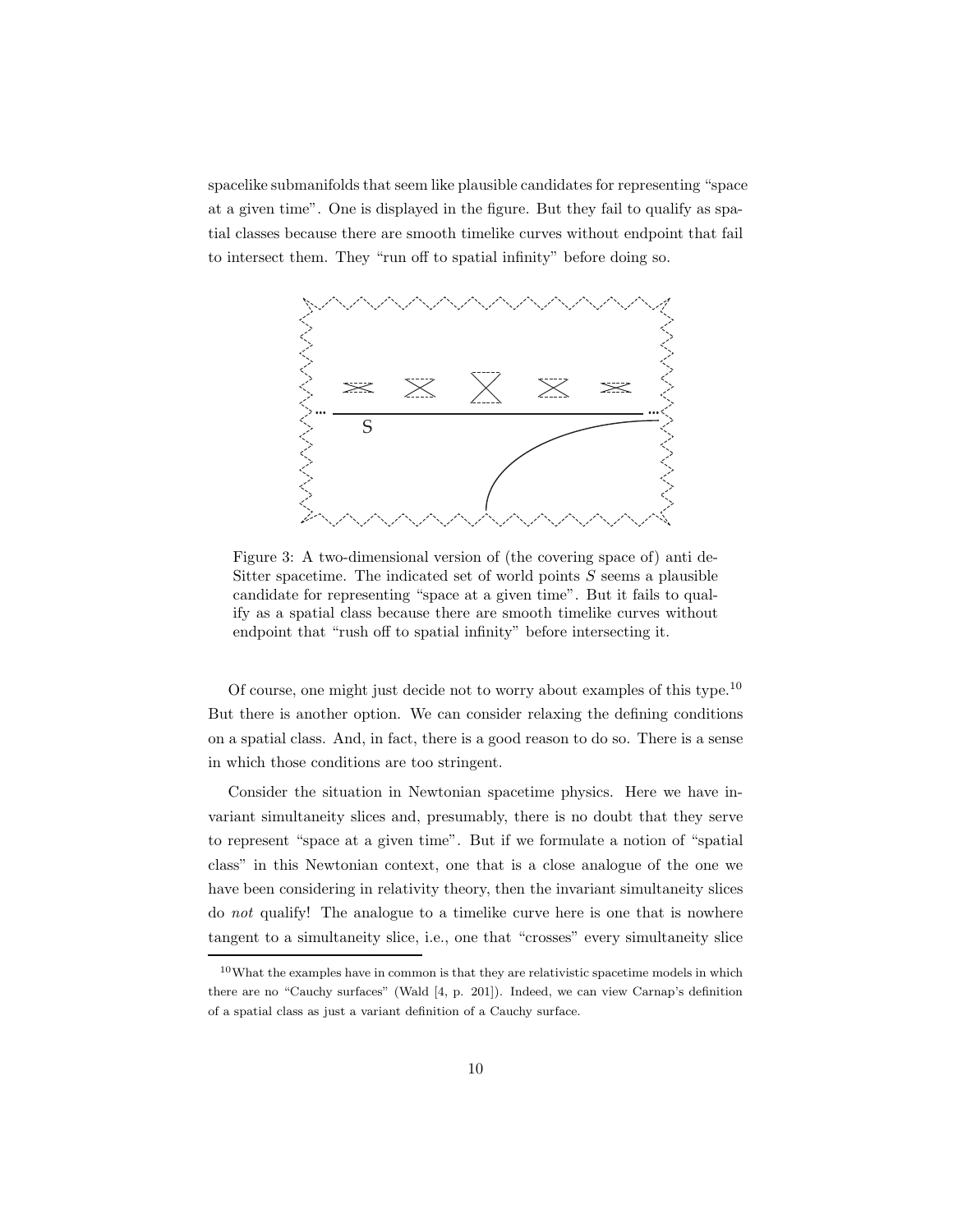that it intersects. But given any simultaneity slice  $S$ , it is simply not true that all smooth (Newtonian-)timelike curves without endpoint intersect it. Some, "rush off to spatial infinity" before crossing  $S$  (or "rush in from spatial infinity" without having done so). The situation with these "space-evader" or "space invader" worldlines is much the same as in anti-de Sitter spacetime. Why ask for more in the relativistic context than one has in the Newtonian context?

In any case, there is a simple way to revise Carnap's first definition  $-$  one that seems in the spirit of his formulation – that allows the existence of "spatial classes" in punctured Minkowski spacetime and anti-de Sitter spacetime. And this revised definition, when transposed to the Newtonian context, allows standard (invariant) simultaneity slices to qualify as spatial classes. (For any set A, let  $I^+[A]$  be the set of points q such that  $p \ll q$  for some point p in A.  $I^-[A]$ is defined similarly.)

(Definition 1, second version) A non-empty set of world points  $S$  is a spatial class if (i) no two points in  $S$  are timelike related, and (ii) for all points p and q, if  $p \in I^{-}[S]$  and  $q \in I^{+}[S]$ , then every smooth timelike curve from  $p$  to  $q$  intersects  $S$ .

Now we do not require that every smooth timelike curve without endpoint intersect S. In particular, we allow for the possiblity that such curves are fully contained in  $I^{-}[S]$  or fully contained in  $I^{+}[S]$ . What is required is that if they start in  $I^{-}[S]$ , and end up in  $I^{+}[S]$ , then they must go through S along the way. (One cannot go from "before" to "after" without going through "now".)<sup>11</sup>

This revised formulation is not the last word on the subject of "spatial classes". This is not the place for an extended discussion, but here are a few remarks.

(1) One can recast the definition so that it makes reference only to  $\ll$ , i.e., makes no direct reference to curves. It suffices to replace clause (ii) by the following condition: for all points p and q, if  $p \in I^{-}[S]$  and  $q \in I^{+}[S]$ , then

$$
I^+(p) \cap I^-(q) \ \subseteq \ I^-[S] \ \cup \ S \ \cup I^+[S].
$$

<sup>&</sup>lt;sup>11</sup>The requirement that S be non-empty has been added because clause (ii) is now formulated in terms of a conditional and, as a result, the empty set would otherwise qualify as a spatial class.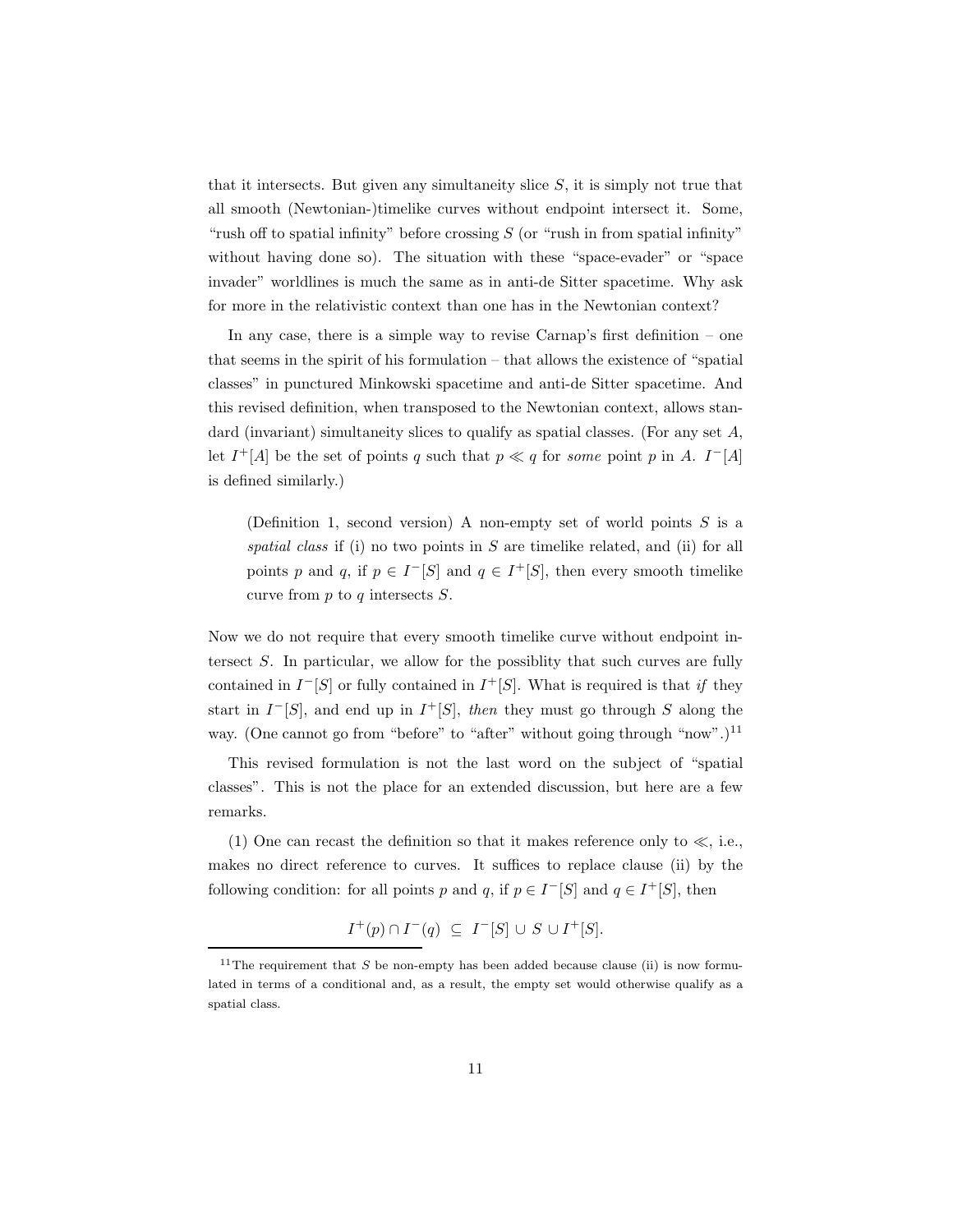(2) As the definition stands, two points in a spatial class can be null related (though they cannot be timelike related). But it seems natural to require that if a point set is a candidate for representing "space at a given time", then its points should be neither timelike nor null related. The intuition here is that, for example, it "takes time" for light to reach us from distant galaxies. In any case, it is certainly possible to strengthen clause (i) in the definition so as to rule out the possibility that two (distinct) points in  $S$  are null related. One way is to replace (i) with the following condition: for all for all points  $p$  and  $q$  in  $S$ ,

$$
p \neq q \quad \Longrightarrow \quad I^+(q) \nsubseteq I^+(p).
$$

The condition on the right holds iff q is not in the closure of  $I^+(p)$  (in the manifold topology). In general, it implies, but is not equivalent to, the assertion that q is not in  $J^+(p)$ . (That is, q can be on the boundary of  $I^+(p)$  without being null related to  $p$ .) But in the presence of condition (ii) it can fail only if there are two distinct point in S that are causally related.

(3) There is one respect in which the definition might still seem too stringent. Carnap's notion of a spatial class is "global" in character. One might also want to consider a local version. So, for example, suppose we start with Minkowski spacetime and a flat, spacelike, three-dimensional submanifold S. The latter certainly counts as a spatial class. But we can disqualify it by doing some cutting and pasting that only involves regions of spacetime that are far distant from S. We can make it possible for a timelike curve to start in  $I<sup>-</sup>[S]$ , and end up in  $I^+[S]$ , without passing through S. Intuitively, the cutting and pasting opens a new alternate, direct ("wormhole") route for the curve.

Does S deserve to be thought of as representing "space at a given time" in a case like this? There is no clear answer. We are not dealing with a notion that has one clear, unambiguous sense. S is not a spatial class according to our definition, but one might want to say that it is a "local spatial class". We can make the latter notion precise, and when we do we arrive at what Wald calls a slice [4, p. 200]. It turns out that the assertion "S is a slice" can be expressed solely in terms of ≪, though it requires a bit of work to show this.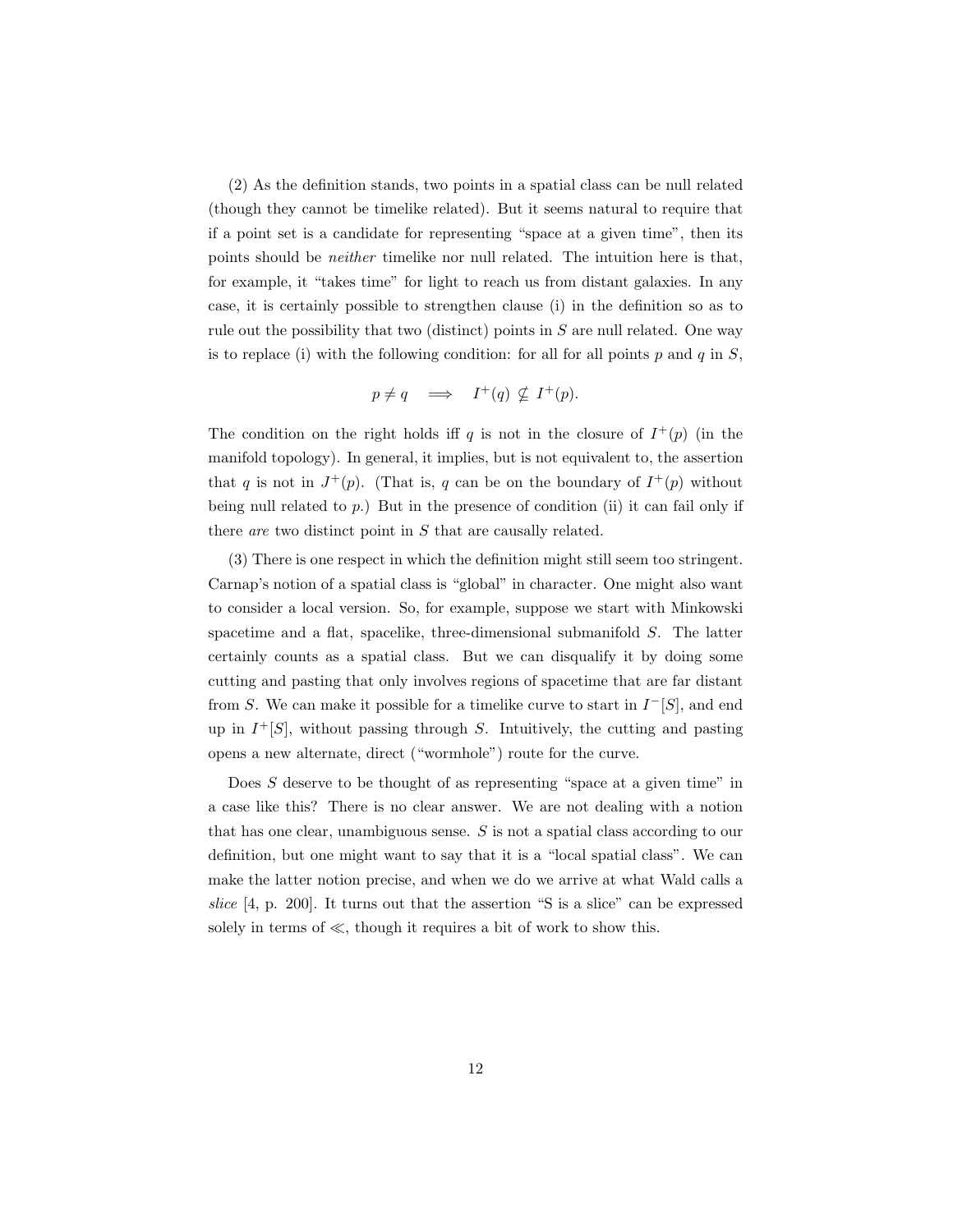#### 3 The Work of A. A. Robb

It appears that Carnap was not aware of the work done by A. A. Robb [3] some years earlier.<sup>12</sup> Robb too showed that, if relativity theory is correct, certain elements of spacetime structure can be characterized directly in terms of a single two-place temporal order relation. (He called it the "after" relation. In our notation, "q after p" holds if  $p < q$  and  $p \neq q$ .) But their projects differed in two respects.

- (1) Robb dealt only with Minkowski spacetime, i.e., the spacetime structure posited in so-called "special relativity". Carnap explicitly took himself to be analyzing spacetime structure in "general relativity".
- (2) Robb's goal was to give a reductive account of the affine and metric structure of four-dimensional *spacetime*. Carnap's target, instead, was the topological structure of three-dimensional space.

Among other things, Robb proved a definability theorem in his book.<sup>13</sup> It is easy to formulate. We have characterized relativistic spacetime models as smooth four-dimensional manifolds with Lorentz metrics. But in the very special case of Minkowski spacetime, a great deal of additional structure is present. We can think of it as a metric affine space. Given an ordered pair of points  $p$  and q, we can associate with it a vector  $\overrightarrow{pq}$ . And given two such vectors  $\overrightarrow{pq}$  and  $\overrightarrow{rs}$ , we can associate with them an inner product  $\langle \overrightarrow{pq}, \overrightarrow{rs} \rangle$ . Using these notions, we can define the relations of betweenness, orthogonality, and congruence:

$$
Set(p, q, r) \longleftrightarrow \overrightarrow{pq} = k \overrightarrow{pr} \text{ for some } k \text{ with } 0 \le k \le 1
$$
  
\n
$$
Orth(p, q, r, s) \longleftrightarrow \langle \overrightarrow{pq}, \overrightarrow{rs} \rangle = 0
$$
  
\n
$$
Cong(p, q, r, s) \longleftrightarrow \langle \overrightarrow{pq}, \overrightarrow{pq} \rangle = \langle \overrightarrow{rs}, \overrightarrow{rs} \rangle.
$$

 $12$  Weyl, for one, did know about it and cited it in [5].

<sup>&</sup>lt;sup>13</sup>He also sketched a result concerning what we would now call categorical axiomatizability. He showed, in effect, that one can formulate a set of axioms in a formal language with only one non-logical constant – a two-place relation symbol (for ≪) – whose only model, up to isomorphism, is Minkowski spacetime (now conceived as just a point set together with the twoplace relation ≪). The axioms can all be first-order except for one second-order completeness axiom.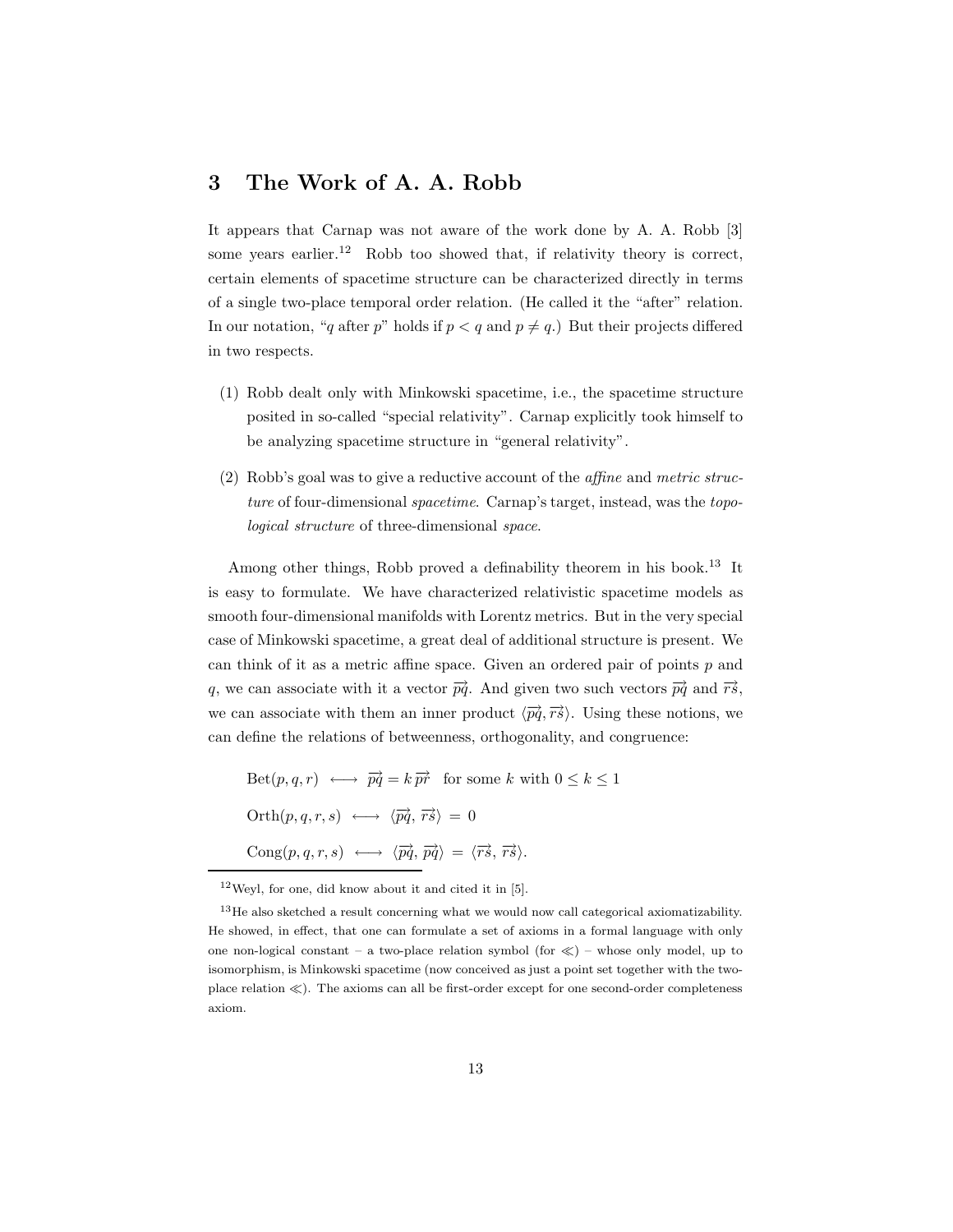Robb, in effect, proved the following theorem.<sup>14</sup>

Proposition. In Minkowski spacetime, the relations Bet, Orth, and Cong are all explicitly, first-order definable in terms of  $\ll$ .

With this result in place, not much extra work is needed to extend the discussion to spatial topology. In Minkowski spacetime, there is a natural notion of "space at a given time" and it can be easily characterized in terms of the orthogonality relation. (Indeed, in Minkowski spacetime, the relative simultaneity relation just is the orthogonality relation.) We can take a set of world points  $S$ to be a *Minkowskian spatial class* if there exist points p and q such that  $p \ll q$ and such that, for all  $r$ ,

$$
r \in S \iff \langle \overrightarrow{pq}, \overrightarrow{pr} \rangle = 0.
$$

So it follows from the proposition that Minkowskian spatial classes can be characterized directly in terms of ≪. And their "open" sets can be characterized in terms of ≪ just as before (using the second version of Carnap's second definition).

There is no natural way to extend Robb's definability theorem to the larger class of spacetimes considered in general relativity. But it is possible to prove a causal recovery theorem of a somewhat different type that does apply to that larger class (Malament [2]). It figures in a certain approach to quantum gravity developed by Rafael Sorkin and co-workers.<sup>15</sup>

<sup>&</sup>lt;sup>14</sup>In the context of Minkowski spacetime, the three relations "after",  $\ll$ , and  $\lt$  are interdefinable, so it makes no difference which we take to be our primitive relation.

<sup>&</sup>lt;sup>15</sup>The article on "causal sets" in *Wikipedia* offers an overview of the program and a comprehensive set of references.